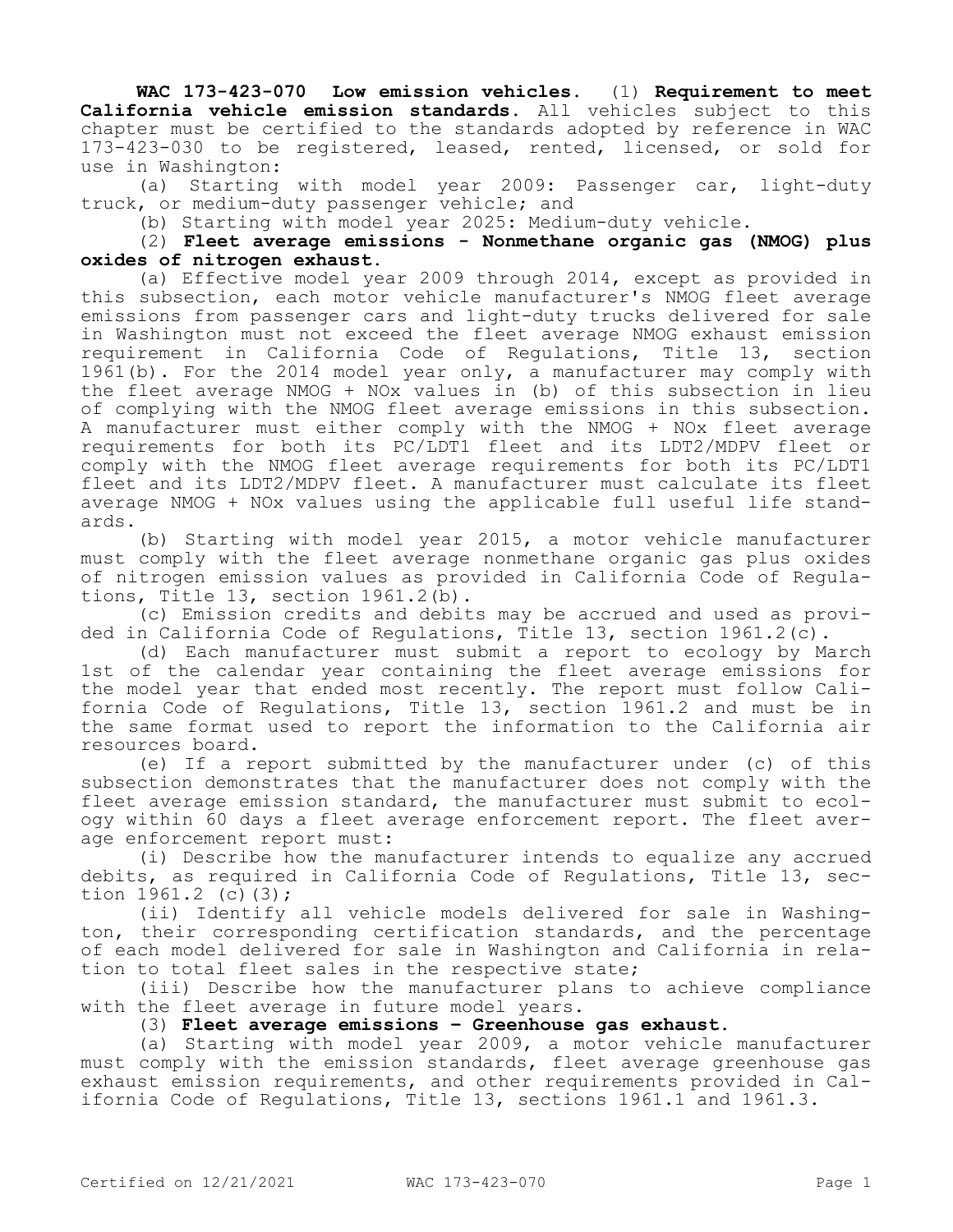(b) Emissions credits and debits may be accrued and used in accordance with California Code of Regulations, Title 13, sections 1961.1(b) and 1961.3(b).

(c) Each manufacturer must submit a report to ecology by March 1st that includes end-of-model year data calculating the fleet average greenhouse gas emissions for the model year that has just ended. The report must include the number of greenhouse gas vehicle test groups, delineated by model type, certified pursuant to California Code of Regulations, Title 13, sections 1961.1 and 1961.3. The report must follow the procedures in California Code of Regulations, Title 13, sections 1961.1 and 1961.3 and must be in the same format used to report this information to the California air resources board.

(d) If the report submitted by the manufacturer under this subsection demonstrates that the manufacturer does not comply with the fleet average emission standards, the manufacturer must submit to ecology within 60 days a fleet average enforcement report. The fleet average enforcement report must:

(i) Describe how the manufacturer intends to equalize any accrued debits, as required in California Code of Regulations, Title 13, sections  $1961.1(b)$  and  $1961.3(b)$ , as appropriate.

(ii) Identify all vehicle models delivered for sale in Washington, their corresponding certification standards, and the percentage of each model delivered for sale in Washington and California in relation to total fleet sales in the respective state.

(iii) Describe how the manufacturer plans to achieve compliance with the fleet average in future model years.

## (4) **Manufacturer delivery reporting requirements.**

(a) The manufacturer must submit to ecology one copy of the California executive order and certificate of conformity for certification of new motor vehicles for each engine family to be sold in Washington within 30 days of ecology's request. If these reports are available electronically, the manufacturer must send the record in an electronic format acceptable to ecology.

(b) Commencing with the 2009 model year and prior to the beginning of each model year, upon request, each manufacturer must submit to ecology a list of all models of medium-duty vehicles and medium-duty passenger vehicles that will be delivered to Washington dealers.

(c) Upon request, each manufacturer must report to ecology the vehicle identification numbers (VIN) of each passenger car, light-duty truck, medium-duty passenger vehicle, and medium-duty vehicle delivered to each Washington dealer that is not certified to California emission standards.

(d) For the purposes of determining compliance with this chapter, ecology may require a vehicle manufacturer to submit documentation ecology deems necessary to the effective administration and enforcement of this chapter, including all certification materials submitted to the California air resources board.

(5) **Warranty requirements.**

(a) For all 2009 and subsequent model year vehicles subject to the provisions of this chapter, each manufacturer must provide, to the ultimate purchaser and each subsequent purchaser, a warranty that complies with the requirements in California Code of Regulations, Title 13, sections 2035 through 2038, 2040, and 2046.

(b) For all 2009 and subsequent model year vehicles subject to the provisions of this chapter, each manufacturer must include the emission control system warranty statement that complies with the requirements in California Code of Regulations, Title 13, section 2039.